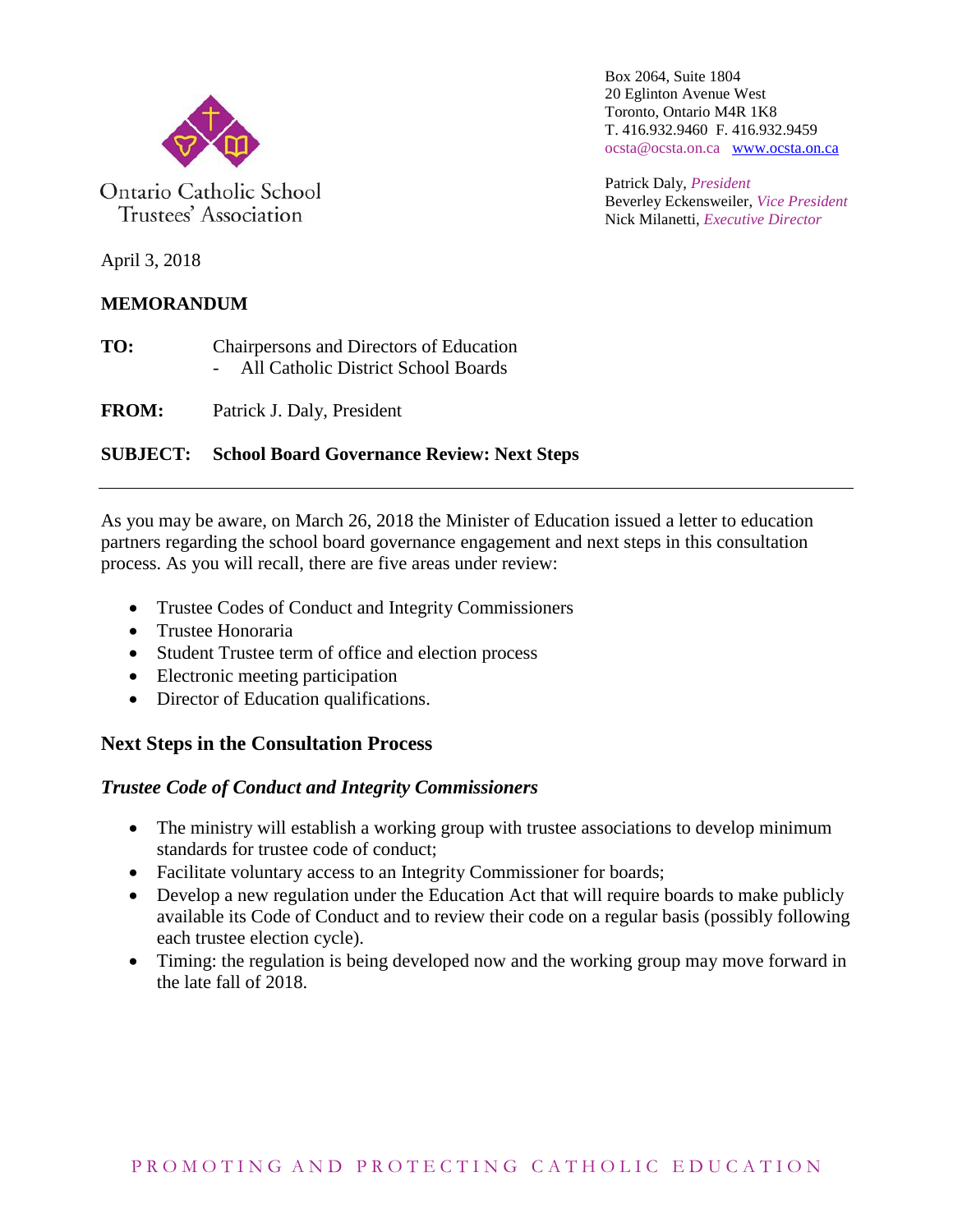#### *Trustee Honoraria*

- The ministry is now in the process of developing a regulation that will increase the base amount from \$5,900 to \$6,300 annually from December 1, 2018 going forward, as part of the GSN.
- Establish a working group to further review the structure of the trustee honoraria formula.
- Timing: the regulation is being developed now as part of the GSN set of regulations. The working group may start in the fall.

### *Student Trustee term of office and election process*

- Adjust the existing regulation (O.Reg 7/07) to provide boards the option of extending the term of student trustees to two years, or a staggered term of office or a one year term;
- Requiring all boards to have at least two student trustees;
- Moving the election date to the end of February;
- Timing: 2019-2020 school year. The regulation is under development at the present time.

#### *Electronic meeting participation*

- The ministry is developing a regulation now that would permit boards to include in policy the ability for board and committee chairs to preside over meetings by electronic means under certain conditions (weather, distance over 200km, health issues);
- Boards would be required to establish processes for closed meetings;
- Non more than half of board meetings in a 12-month period could be chaired electronically;
- Maintain the current requirement of having one trustee and the director of education attend board meetings in person.

#### *Director of Education qualifications*

• No changes are being contemplated with respect to change the rules related to director qualifications.

### **OCSTA Policy Recommendations on School Board Governance**

OCSTA is pleased to note that many of its recommendations on the five areas under review formed the basis of the ministry's decisions. For example, we recommended boards have access to integrity commissioners if they believe it necessary to resolve issues. We also recommended the length of term of student trustees that were accepted and additional increases to the Trustee Honoraria that were taken into consideration. The proposed regulation for electronic meetings recognizes a board's autonomy and flexibility to determine a policy framework in respect of electronic meetings, a key recommendation from our submission.